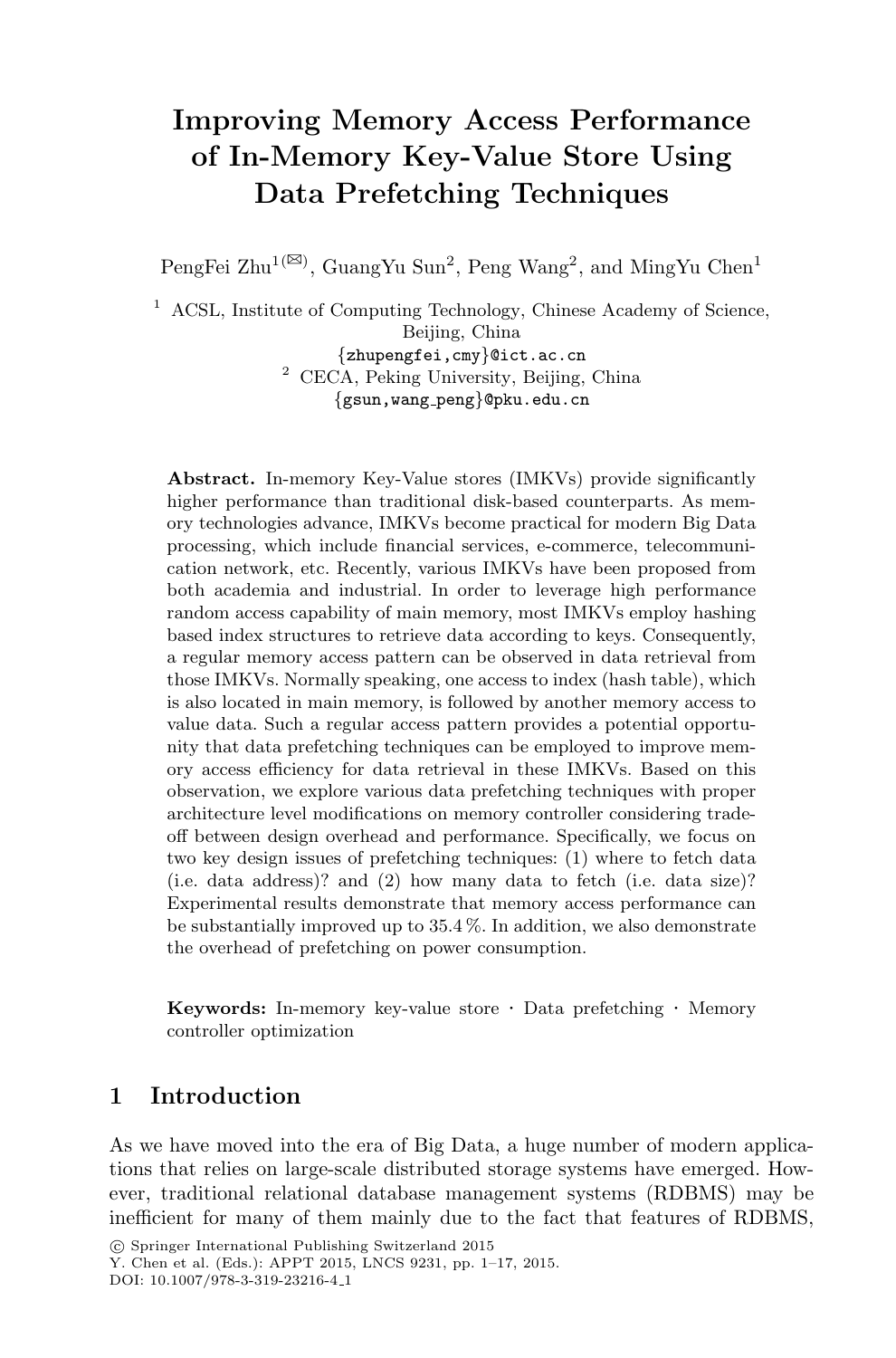such as support of complicated SQL queries, are no longer necessary [\[4\]](#page-14-0). Therefore, the key-value (KV) store has become popular and been widely adopted in modern data centers to support various Internet-wide services. These well-known KV stores include BigTable [\[5](#page-15-0)], Cassandra [\[11](#page-15-1)], Dynamo [\[7\]](#page-15-2), etc. Although these KV stores can provide higher performance and better scalability than traditional RDBMS, their performance is still limited by their underneath storage infrastructure that is based on hard disk drives (HDD). Thus, in order to satisfy increasing performance requirement of modern applications, the so-called in-memory KV stores (IMKVs) have attracted attention of storage researchers [\[20](#page-16-0)].

IMKV normally refers to a Key-Value (KV) store that uses main memory for data storage rather than disk-based storage. As the access speed to main memory is several orders faster than that to disk storage, IMKVs are usually employed for storage systems where response time is critical. These systems are widely adopted in financial services, e-commerce, telecommunication network, etc. [\[16](#page-15-3)] Recently, IMKVs become more and more attractive mainly because of advances in memory technologies. On the one hand, the decreasing price per bit of DRAM technology makes it possible to employ IMKVs for modern Big Data applications. On the other hand, various non-volatile memory technologies have potential to improve durability in IMKVs. Consequently, many IMKVs have been proposed from both academia and industry, which demonstrate 10-100x performance improvements over traditional disk-storage counterparts [\[2](#page-14-1)[,3](#page-14-2)[,18](#page-15-4)].

Since data are maintained in main memory, the efficiency of data accesses to memory is important for performance of these IMKVs. Compared to disk storage (either HDDs or SSDs), main memory has an intrinsic advantage that it supports high performance random accesses. Thus, unlike disk storage based databases, many IMKVs prefer using hash function based index structure to speed up index processing. Using such a hash index structure, we observe that the access pattern to main memory become more regular than that to traditional databases. Specifically, for those key-value stores based on IMKVs, one memory access to index is followed by another memory access to value data. The data access pattern provides a potential opportunity that data prefetching can be leveraged to improve performance of data retrieval in these IMKVs.

In fact, prefetching techniques have been widely researched in memory architecture design to improve efficiency of data access. Today, commercial microprocessors are equipped data prefetch engines to improve performance of memory-intensive workloads  $[1,23]$  $[1,23]$ . Based on hardware prefetcher, previous works [\[9,](#page-15-5)[14\]](#page-15-6) evaluate accurate measurement of performance metrics by prefetching technologies. The basic idea of prefetching is to predict data that may be accessed in future according to current states or execution history. Then, these data are loaded in advance into on-chip caches [\[25](#page-16-2)] or memory controller [\[28](#page-16-3)] to hide access latency. Obviously, the efficiency of prefetching relies on temporal or spatial locality of data access pattern to main memory. For data accesses in IMKVs, the regular access pattern enables the potential of employing prefetching techniques.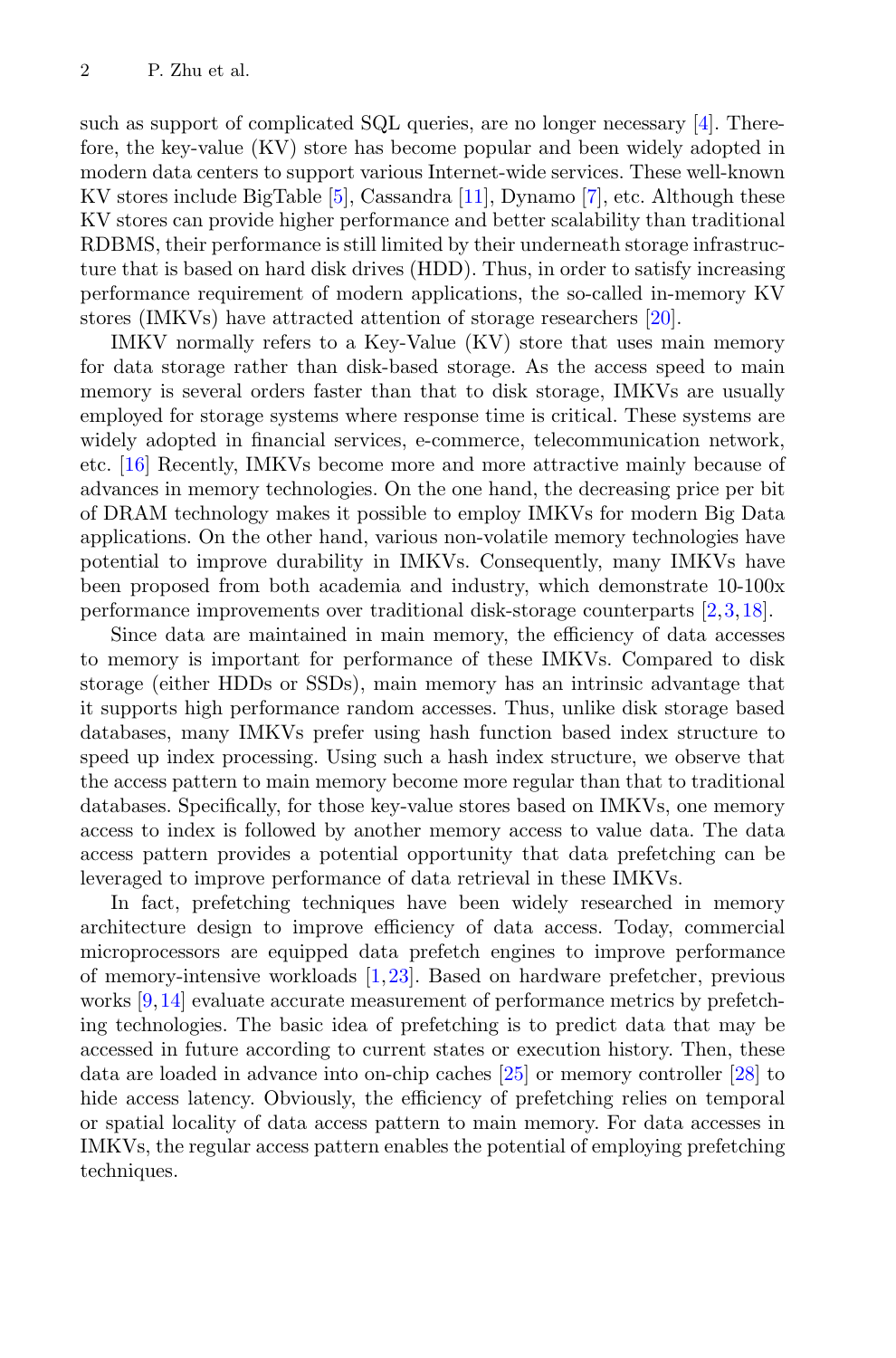Through various different prefetching techniques, there are two major design issues in common. First, how to detect which data should be prefetched (e.g. prefetching address). Second, how many data should be loaded in prefetching (e.g. prefetching size). Previous approaches normally depend on execution states or history to predict prefetching address and prefetching size. However, it is not straightforward to directly apply existing techniques on IMKVs. In order to efficiently handle above design issues, we extensively explore data structures of IMKVs and propose several design techniques optimized for different working environments. The main contributions of this work are summarized as follows,

- With careful analysis of data accesses to in-memory KV stores, we reveal the fact that a regular access pattern can be observed, which can be leveraged for efficient data prefetching.
- Considering the data structure of KV stores, we propose a simple but efficient extension to memory controller to predict the prefetching size.
- In order to identify the prefetching address, we propose two techniques, which are suitable for different cases. The design trade-off between these two techniques is also analyzed.
- Comprehensive experimental results are provided to evaluate efficiency of applying our methods on a real in-memory KV stores.

### **2 Background and Motivation**

In this section, we will present a brief review of data retrieval in hash-indexing based IMKVs using a state-of-art representative. In addition, we will reveal the fact that a regular access pattern to main memory can be observed.

In recent times, various IMKVs have become vital components in modern datacenter storages, including Memcached [\[2](#page-14-1)[,18](#page-15-4)], Redis [\[3](#page-14-2)], MICA [\[15\]](#page-15-7), MemC3 [\[8\]](#page-15-8), and RAMCloud [\[22\]](#page-16-4). In these systems, all data are kept in DRAM at all times to provide the lowest possible storage latency for different applications. And most of these systems employ hashing based index structures as it provides a  $O(1)$ lookup time. In the rest of this section, we will use RAMCloud as a representative example to introduce how hash indexing works [\[22](#page-16-4)].

RAMCloud adopts a simple key-value data model consisting of binary objects that are associated with variable-length keys. Each RAMCloud server contains a collection of objects stored in a log area of DRAM via a log-structured approach and a hash table that points to every live object. As shown in Fig. [1,](#page-3-0) objects can only be accessed by their keys. It means that every object operation (access) interacts with the hash table. For example, in a read request from a client, the server must use the hash table to locate the object in the in-memory log area.

RAMCloud uses an open hashing method, in which there is only one possible bucket for a specific object in the table. If a bucket is full, additional chained entries are allocated separately to store more object references in the same bucket. RAMCloud servers will have tens or hundreds of gigabytes of DRAM, but the size of each object is likely to be quite small (a few hundred bytes or less). Therefore, the hash table may contain tens or hundreds of millions of individual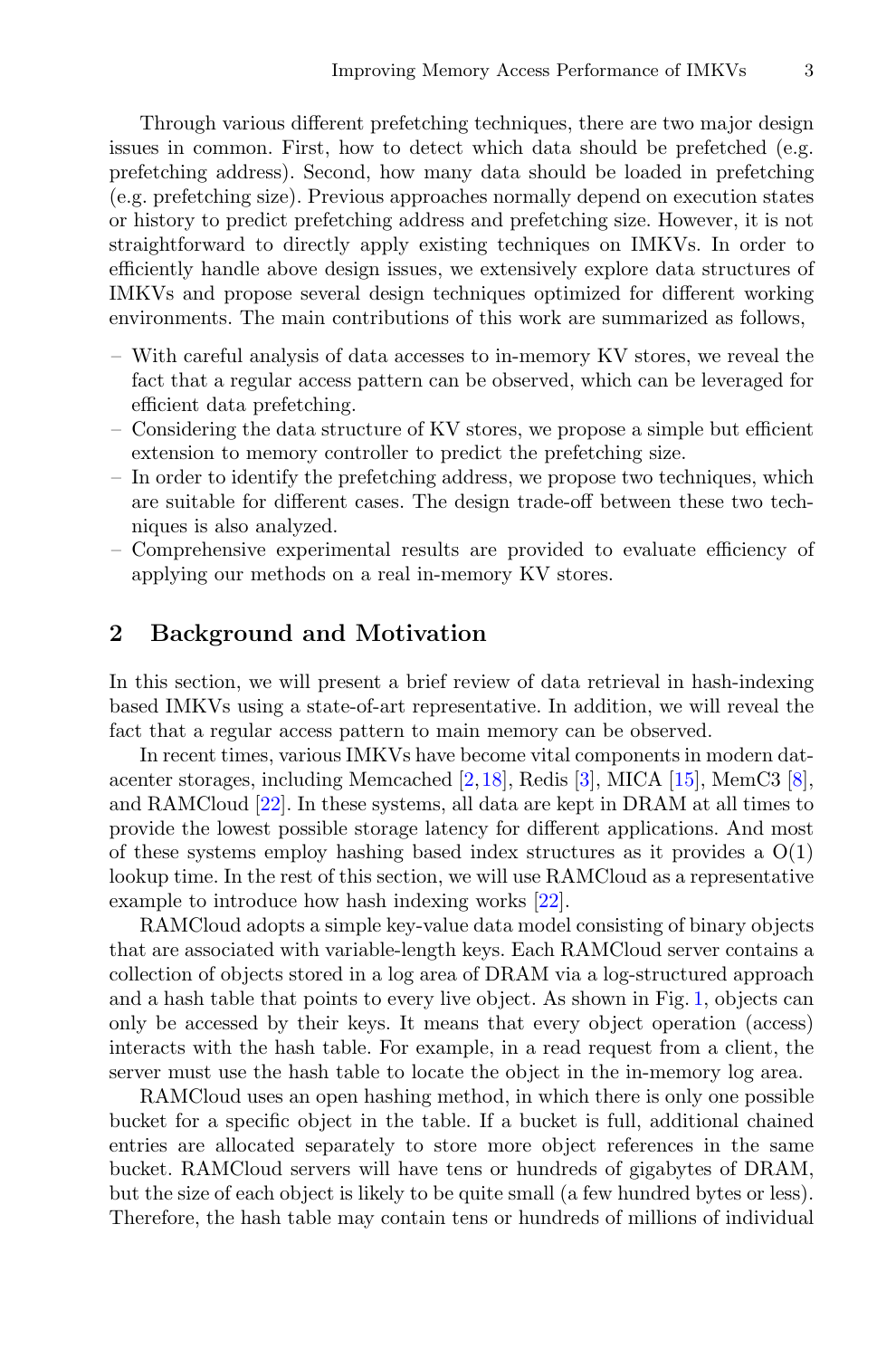

<span id="page-3-0"></span>**Fig. 1.** Hash Table & Log in RAM-Cloud [\[22](#page-16-4)]



<span id="page-3-1"></span>**Fig. 2.** Hash table bucket in RAM-Cloud.

entries. This means that the hash table working set is probably too large to be held in the processor's cache, and cache misses become unavoidable. RAMCloud expects each lookup will cause no more than two cache misses: one miss in the hash table bucket, and another to verify the key matches the object in log.

Several optimizations are applied in RAMCloud to reduce cache misses. As show in Fig. [2,](#page-3-1) each key is hashed into a specific bucket, which contains up to eight 47-bit direct pointers to objects within the in-memory log area. Each hash table bucket is aligned to a CPU cache line (64 bytes on current x86 processors, or eight hash entries). The hash table consists of a continuous array of such buckets. Accessing a bucket will often result in a cache miss, which loads a full cache line from memory. RAMCloud will then traverse all hash entries in the loaded cache line when doing a lookup.

To avoid retrieving each object referenced in the bucket in order to verify a match (i.e. to compare the key stored within the object in the log area), which would likely cause a cache miss, RAMCloud uses the upper 16 bits of each hash table pointer to store a partial hash of the key of the object referred. At this rate, if a bucket contains several valid entries, it is highly possible that at most one will have a matching partial hash in the bucket, so only one object will need to be accessed to compare the key. The remaining 47 bits are sufficient to locate the object within the in-memory log, and the 1-bit "C" flag indicates whether the bucket is chained due to overflow.

In summary, the most common memory access pattern in RAMCloud is: access one of hash table buckets, find one of hash entries in the bucket that matches the partial hash of the object's key, and then follow the pointer to retrieve the object in log area to compare the key and utilize the value of the object. It is confirmed by the memory trace we collected using Pin instrumentation tool [\[17\]](#page-15-9).

For example, the traces of seven memory requests in a RAMCloud *get* operation are shown in Table [1.](#page-4-0) The first five traces represent memory requests in hash indexing, while the other two represent the data retrieving in log area. First, RAMCloud loads a bucket, which is exactly a cache line, into the cache. It then scans the entries in the bucket sequentially to find an entry with matching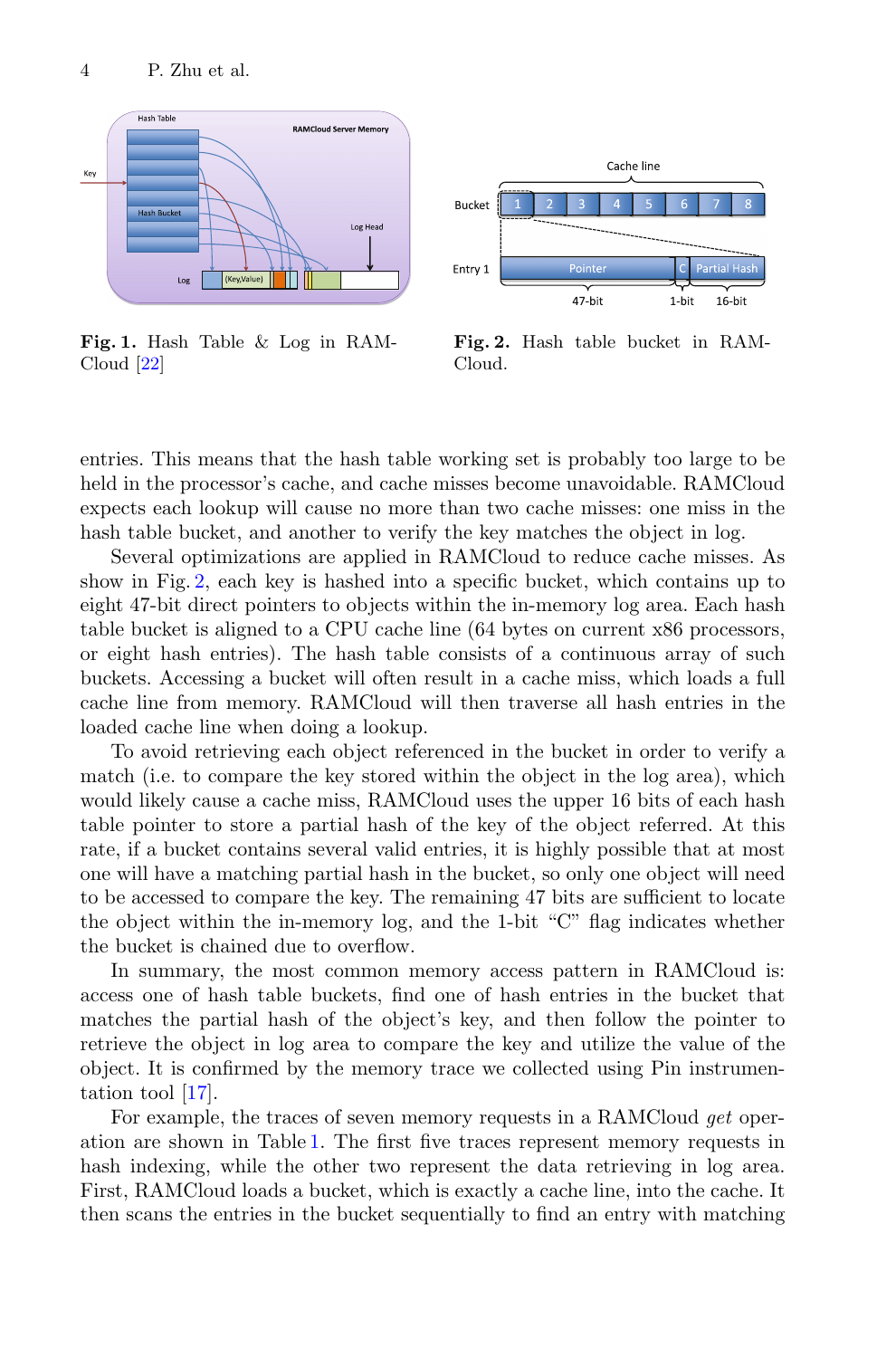| No.            | Inst. Count | Inst. Addr. | Type        | Mem. Addr. | Req. Size |
|----------------|-------------|-------------|-------------|------------|-----------|
| 1              | 15767034    | 0x473c10    | R           | 0x82cfc300 | 64        |
| $\overline{2}$ | 15767695    | 0x473560    | R.          | 0x82cfc300 | 8         |
| 3              | 15767715    | 0x473560    | $\mathbf R$ | 0x82cfc308 | 8         |
| $\overline{4}$ | 15767735    | 0x473560    | R           | 0x82cfc310 | 8         |
| 5              | 15767792    | 0x47352a    | R           | 0x82cfc310 | 8         |
| 6              | 15767872    | 0x4a5a7a    | R           | 0x7099a5c0 | 64        |
|                | 15767876    | 0x4a5a7a    | R.          | 0x7099a600 | 64        |

<span id="page-4-0"></span>**Table 1.** Trace example.

partial hash, as shown in Trace 2–4. After three failed attempts, RAMCloud finds the right hash, unpack the entry, and follow the pointer to retrieve the key-value pair stored in the log area in Trace 5. Finally it fetches the corresponding records in the log, extract the key, and make a comparison with given key as shown in Trace 6–7.

From this example, we can find that it takes more than eight hundred instructions between the access to the hash table and the one to data. Thus, if we can prepare data in advance before data access requests happen, the memory access performance can be improved. In the next section, we will introduce how to achieve this with data prefetching.

### **3 Prefetching Architecture Design**

In this section, we first provide an overview of prefetching architecture proposed in this work. Then, the key components employed in this architecture are introduced in details.

#### **3.1 Structure Overview**

A computer system running IMKV is illustrated in Fig. [3.](#page-5-0) Note that other cache levels other than last level cache (LLC) are hidden to save space. As shown in Fig. [3,](#page-5-0) in order to enable dedicated prefetching mechanisms in IMKV, several extra components are added into the memory controller. These components include "index range registers" (IRRs), a "prefetching address control unit" (PACU), and a "prefetching size control unit" (PSCU). The basic flow of prefetching is described in details as follows.

As shown in Fig. [4,](#page-5-1) while a memory request is processed to access memory (step 1), it is sent to IRR at the same time (step 2). The purpose of IRRs is to detect whether the memory request is accessing the hash index or not. If the request is accessing index, a data prefetching process is triggered. The index data retrieved from memory are sent to PACU to detect the addresses to prefetch data (step 3). Then, these addresses are sent to PSCU to identify the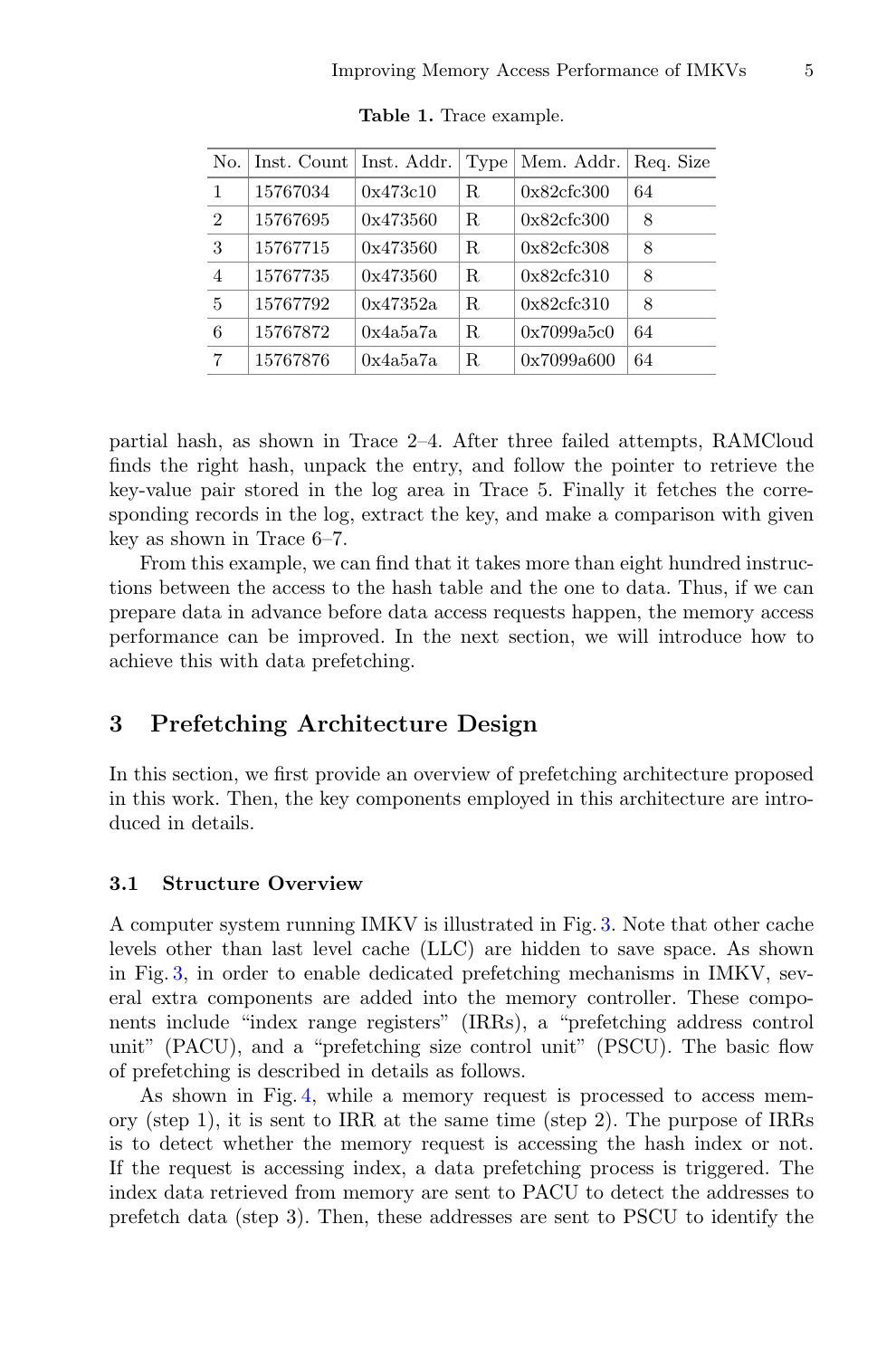

<span id="page-5-1"></span>



<span id="page-5-0"></span>**Fig. 3.** Architecture overview. **Fig. 4.** Memory access flow with prefetching.

size of data to be prefetched (step 4). Note that both PACU and PSCU may also access memory based on the mechanisms adopted in them (steps 5 and 6). With information of prefetching addresses and sizes, the corresponding prefetching requests are generated (step 7). Note that one or multiple prefetching requests may be generated based on output from PACU and PSCU.

Apparently, the efficiency and design overhead of prefetching depends on design of these components. In following subsections, design details of these components will be introduced. Especially, for PSCU and PACU, different architectures are explored.

#### **3.2 Index Range Register (IRR)**

As mentioned before, we rely on IRRs to determine whether a memory request is trying to access the hash table of an IMKV so that a proper prefetching is triggered. This modification to memory controller is feasible. In fact memory controllers provide sets of software accessible registers [\[23](#page-16-1)]. Since the hash table usually accommodates a contiguous range of virtual addresses, we need two programmable Index Range Registers (IRRs) to keep the start and end address of the hash table. Note that we assume that all memory resource with a memory controller is allocated to one IMKV. Thus, only one set of IRRs are needed.

We address that one obstacle of using IRR is that physical addresses instead of virtual addresses of memory requests are sent to the memory controller for response. One possible solution is to modify hardware to send both physical and virtual addresses to memory controller. However, the design overhead is nontrivial. Instead, we modify the kernel library of memory allocation to ensure that a contiguous range of physical addresses is allocated to hash table during initialization of an IMKV.

We design a set of system calls that allow applications to change the value of IRRs. Currently we have modified applications by hand to insert the system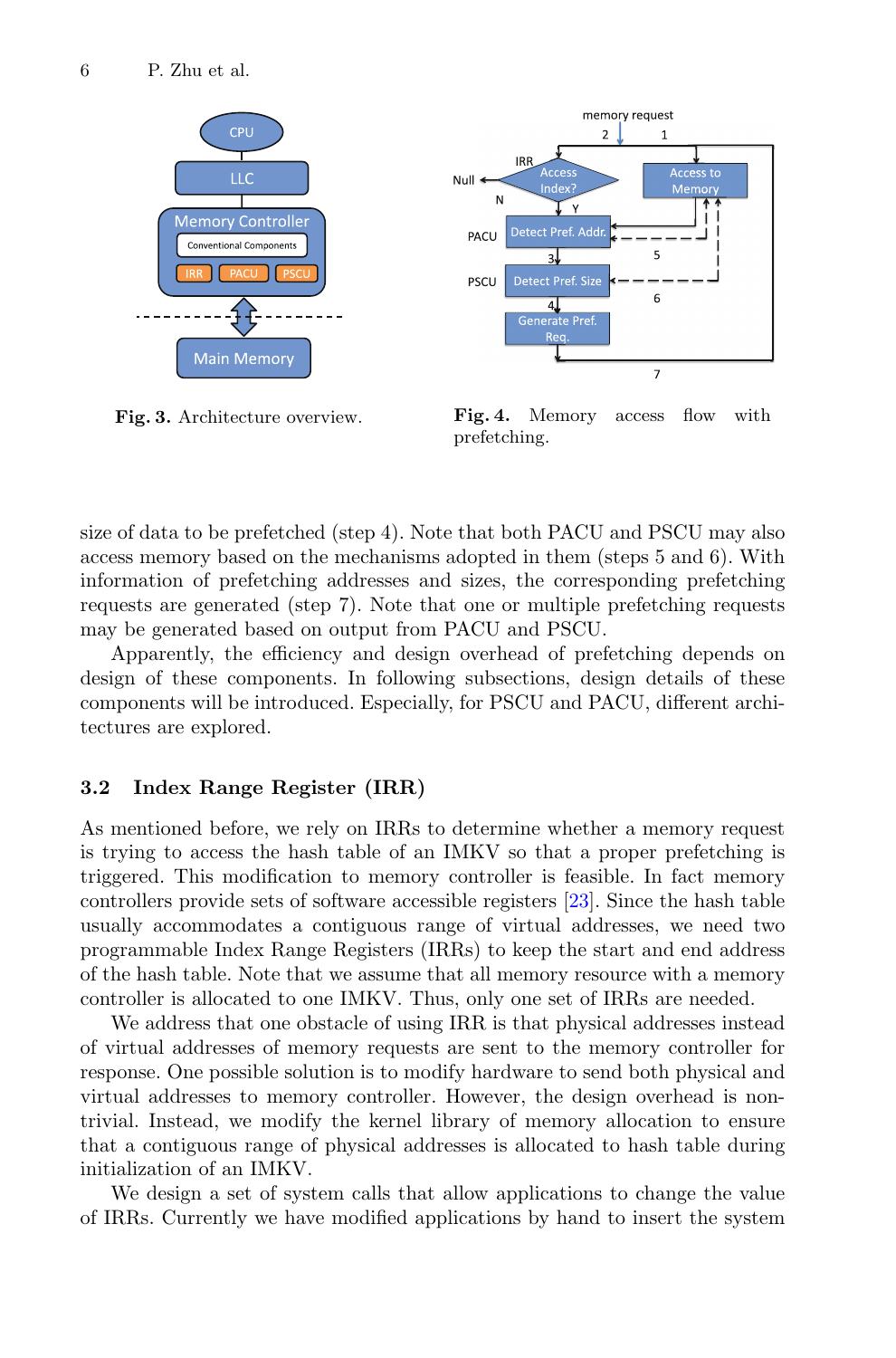calls to set the lower/upper bound when the IMKV requests memory allocation for the hash table. Note that this process can be automated by compiler in the future. With the help of IRRs, all memory requests whose addresses are in the hash table range are forwarded to the PACU, which is introduced in the next subsection.

#### **3.3 Prefetching Address Control Unit (PACU)**

With the help of IRR, each access to the index of IMKV has potential to trigger a data prefetching to speed up the following request of value retrieval. In order to achieve efficient data prefetching, the first critical design issue is to find out the starting address of value data from index information. However, this process is not straightforward. For example, in RAMCloud, each hash bucket has eight index entries. It means that, there are eight prospective addresses of value data in a single bucket.

**Naive Exhausted Prefetching.** One simple solution is to prepare all potential value data within the same hash bucket before the address of correct value is computed. For example, in RAMCloud, all value data indexed by valid entries in the same bucket are prefetched. Although these indexes are located in the same bucket, the data may be distributed in different ranks or banks. Thus, it is possible to leverage the parallelism of main memory.

This method works efficiently when the index utilization is low. In other words, if there are too many valid entries in a bucket, we may not gain any benefits from data prefetching. The reason can be explained in two-folds. First, due to limited memory rank and bank numbers, the more values we prefetch at the same time, the higher probability they may conflict during prefetching. Thus, the efficiency decreases as the utilization of index memory increases. Second, prefetching too many data at the same time will also impact other memory accesses. In Sect. [4,](#page-9-0) we will demonstrate that this simple method cannot work well when the average utilization is more than 50 %.

In order to identify proper value to be prefetched rather than prefetching all of them, we further propose two types of techniques in this work: *in-situ index processing* and *value address prediction*.

**In-situ Index Processing.** In-situ index processing architecture is extended from the accelerator design called Widx [\[10](#page-15-10)]. The basic idea is to processing hash index lookup inside memory controller with dedicated hardware design. Then, the corresponded data is prefetched. Similar to Widx, dedicated processing logic are required to perform hash index lookup. However, the Widx architecture needs to be substantially modified when being adopted in our design. It is mainly because Widx is proposed as a co-processor for relational DBMS, which is different from our target, in-memory KV store, in this work.

First, since the prefetching is simply triggered by accessing hash table, the accelerator for hash index lookup is not explicitly controlled by IMKV. In addition, the extra overhead for communication between CPU and accelerator is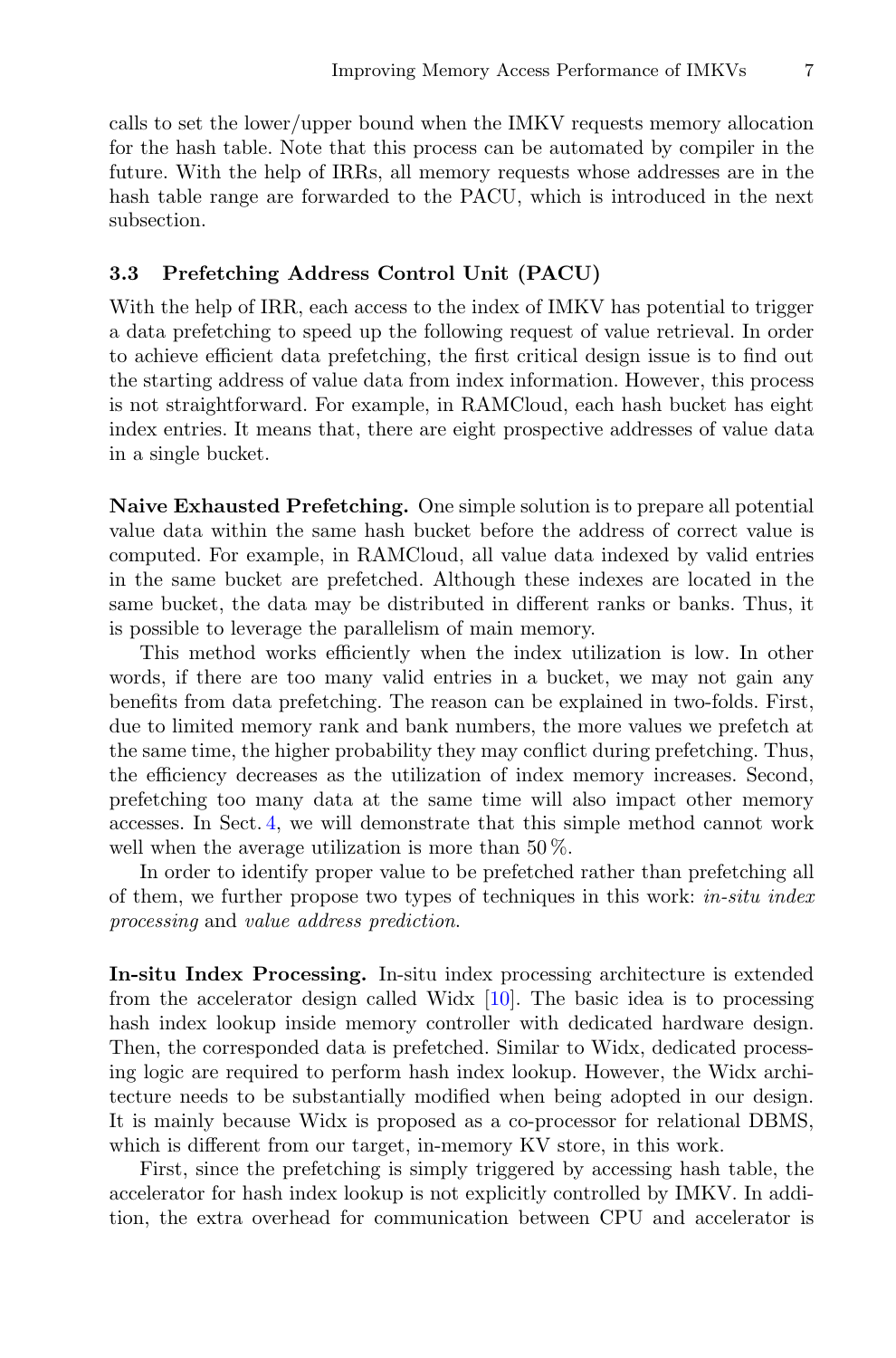significantly reduced. However, we need a dedicated RAM in memory controller to store the instructions for processing hash function. Second, Widx only works with linked-list style hash index structure. Thus, modification is needed to make our design work with bucket data structure like that in RAMCloud. The advantage of RAM is that in-situ index processing can be extended to work with different hash index structure through uploading dedicated instructions. Third, different with Widx, which only returns index lookup result to processor, our design needs to issue memory prefetching requests based on the lookup result.

**Value Address Prediction.** Obviously, in-situ index processing can always find out the correct address to prefetch data. However, its major drawback is that substantial design overhead may be induced due to several reasons. First, since the original key is normally required in memory controller for further index processing, extra hardware support is required. In addition, software level modification is needed to identify the key to be forwarded. Second, the design overhead inside memory controller for index processing (e.g. hash function) is non-trivial. In order to overcome this limitation, we further propose alternative techniques based on prediction.

The prediction technique is to leverage the temporal locality in data access patterns. In other words, for data indexed in the same hash bucket, one of them may be accessed repeatedly during a period. For such access patterns with good temporal locality, there is high possibility that the entry containing correct data addressed in the last access will be accessed again. Thus, it is beneficial to prefetch data indexed by this entry.

The key issue of prediction is to indicate the entry containing correct address in the last data retrieval. We propose to design additional hit table in hardware to record the hit history of these index entries. One critical issue is to decide the size of hit table. For example, in RAMCloud, a 2 GByte hash table requires a 12 MByte hit table to fully record hit history of all hash entries. To fully integrate such size hit table in memory controller is not feasible due to both area and scalability issues. Like Centaur [\[24\]](#page-16-5), we design hit table in a memory buffer between memory controller and main memory, rather than in memory controller or main memory. The hit table shares the same index from key hashing. PACU can acquire hit table entry off-chip when it is triggered by IRRs. Advantages to implement hit table in memory buffer is faster access than in main memory and better scalability than fixed size in memory controller. In case that we have to consider overhead of hit table to reduce its size at huge hash table, it is possible that it cannot fully cover all hashing entries. In such cases, if the key hashing index is out of the range of hit table, a default prediction scheme of loading the first entry in the hash bucket can be employed. In Sect. [4,](#page-9-0) we evaluate hit table in constant latency, and also maximum size to cover whole hash table. The other critical issue is how to update hit table. Through modification of *get* operation, we propose IMKVs to update hit table every time when data retrieving finish. By this way, hit table contains latest access entries in hash table. Although interferences from different threads and bad temporal or spatial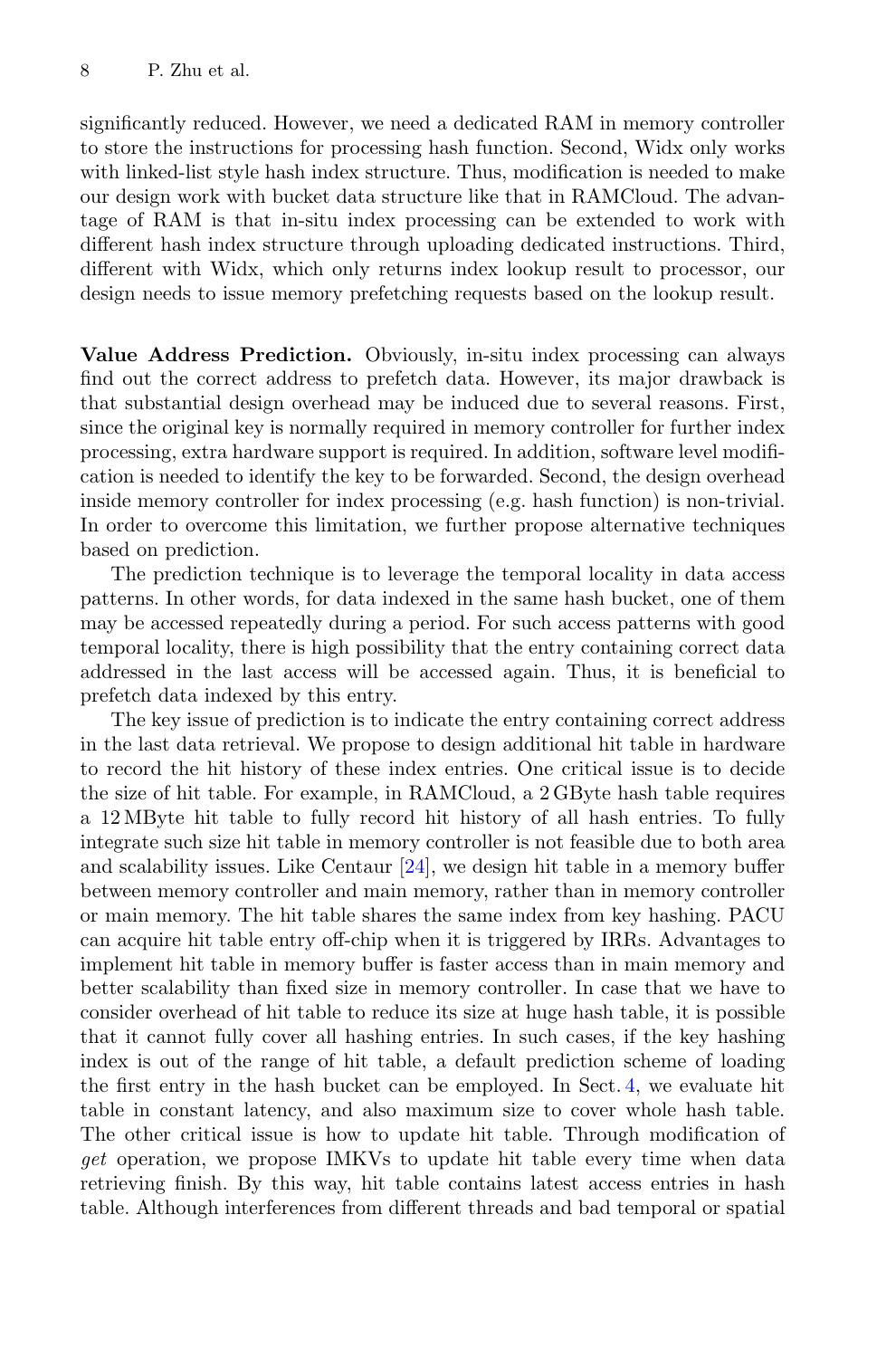locality in data retrieving reduce predication accuracy, as show in Sect. [4,](#page-9-0) we will demonstrate that this simple method still works well when accuracy is as low as 20 %. Especially, the fact that accuracy of predication is increased as hash table utilization is decreased opens a door for IMKVs to control accuracy in need.

# **3.4 Prefetching Size Control Unit (PSCU)**

With the help of PACU, we can decide where to prefetch data. Then, the next critical issue is to determine how many data we should prefetch from main memory. As shown in Fig. [3,](#page-5-0) we rely on the component called prefetching size control unit (PSCU) in this work. There are two corresponding choices for design of PSCU, which are introduced in the following two paragraphs. Although the determination of prefetching size is orthogonal to the design of PACU, these two components affect each other on the efficiency of prefetching.

**Run-Time Size Determination.** Similar to in-situ index processing, we can leverage the accelerator in memory controller to detect the prefetching size based on the data stored at prefetching address. In other words, we employ dedicated logic to obtain the size of value dynamically. This method is feasible because the size of a value is normally stored together with value data in KV store. For example, the first several bytes of value data in RAMCloud contains the size information. Obviously, if in-situ processing accelerator is employed in PACU, the hardware can be shared with PSCU to accurately determine prefetching address and prefetching size.

**Average Size Profiling.** When the naive prefetching or the address prediction technique is employed, it is not efficient to add an accelerator just for determination of prefetching size. Thus, a profiling based technique is preferred for in these two cases.

- *Static Profiling.* A simple but efficient method is to perform static profiling in advance to calculate the average value size. This static method is preferred when the size of values do not vary a lot.
- *Dynamic Profiling.* An alternative is to determine the run-time average value dynamically. This method is more efficient than static one when the value sizes vary significantly. However, it requires extra support to record the history of value size. In order to reduce hardware overhead, we propose software method profiles past accessed size of KVs and update PSCU periodically.

Both static and dynamic profiling methods are based on facts that in parts of IMKVs application, such as financial services, KV-pair's size does not show big variations. When the prefetching size does not match the value size, the efficiency of prefetching is decreased. If the size of prefetched data is smaller than the real value size, supplementary memory request from CPU is needed to fetch the rest of value data. On the contrary, if the prefetching size is larger than the real value size, memory bandwidth is wasted and other normal memory requests may be affected.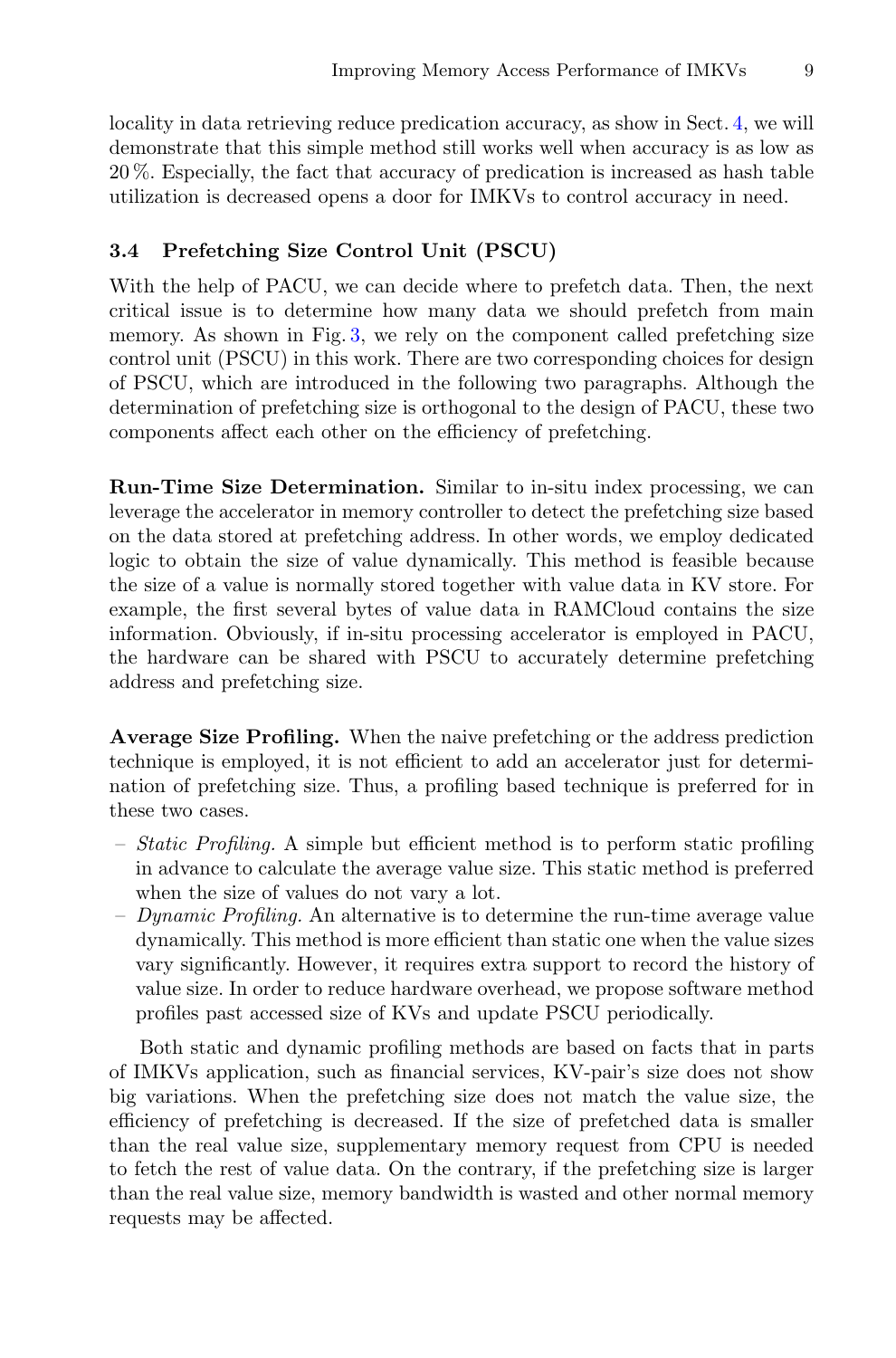# <span id="page-9-0"></span>**4 Evaluation**

In this section, we first introduce the setup for experiments. Then, we provide comprehensive results and analysis. In addition, the design overhead is discussed.

# **4.1 Experiment Setup**

We conduct the experiment on customized trace-driven cycle-accurate simulator, which supports a full CMP architecture, including out-of-order multiissue multi-processors, two-level cache hierarchy, shared-cache coherent protocol, 2-D mesh NOC, main memory controller and DRAM device. Be specific, CPU, cache hierarchy and NOC are modeled by home-made simulator, while the memory controller and DRAM device are modeled by DRAMSim2 [\[21](#page-16-6)], and power is evaluated on DRAM device. Performance is evaluated by average memory request latency. The detailed configuration of the experiment and parameters used in simulation are shown in Table [2.](#page-9-1)

| Unit              | Configurations                                                                                                                 |  |  |  |
|-------------------|--------------------------------------------------------------------------------------------------------------------------------|--|--|--|
| <b>CPU</b>        | 8 Intel cores, 4 GHz, 128 instruction windows, 4 issue/4 commit<br>(one memory op) per cycle, 16 MSHR                          |  |  |  |
| L1                | Private 16 KB 4-way set associative, 64 B line, LRU, R/W 1/<br>$1$ -cycle                                                      |  |  |  |
| L <sub>2</sub>    | Shared 4 MB 16-way set associative, 64 B line, LRU,                                                                            |  |  |  |
| Cache-coherent    | Directory based cache-coherent protocol: MESI                                                                                  |  |  |  |
| NOC.              | $2 \times 4$ mesh NOC, one router per node, x-y direction based<br>routing, 8 flits per data packet, 1 flit per control packet |  |  |  |
| Memory controller | 2 memory controllers, 16 GB, 32 entries transaction queue,                                                                     |  |  |  |
|                   | 32-entry command queue, FR-FCFS scheduling, open page<br>policy, rank-interleave address mapping                               |  |  |  |
| DRAM device       | Micron DDR3-1333 Mhz, x8, 8Banks, 32768 Rows/Bank,<br>1024 Columns/Row, 1KB page size, $BL = 8$                                |  |  |  |

<span id="page-9-1"></span>

|  |  |  | Table 2. Detailed configuration of experiment platform |  |
|--|--|--|--------------------------------------------------------|--|
|--|--|--|--------------------------------------------------------|--|

The benchmarks are run on RAMCloud [\[22](#page-16-4)], which is a widely-adopted multithread IMKV application. We use typical IMKV requests (128 B, 256 B and 512 B value size) from YCSB [\[6](#page-15-11)] benchmark to drive KV operations in RAM-Cloud. To setup initial database in RAMCloud, we generate sufficient KV pairs to initialize RAMCloud's memory, in total 1 GB segmented log and 100 MB hash table. Based on execution of RAMCloud, we collect traces of multithreaded KV operations on real CMP machine and feed traces to simulator. During simulation, we execute 10 billion instructions of KV benchmarks for rapid estimation. Table [3](#page-11-0) shows 12 typical mixed workloads of KV operations in IMKV requests, which have an increasing size of average value size in Byte.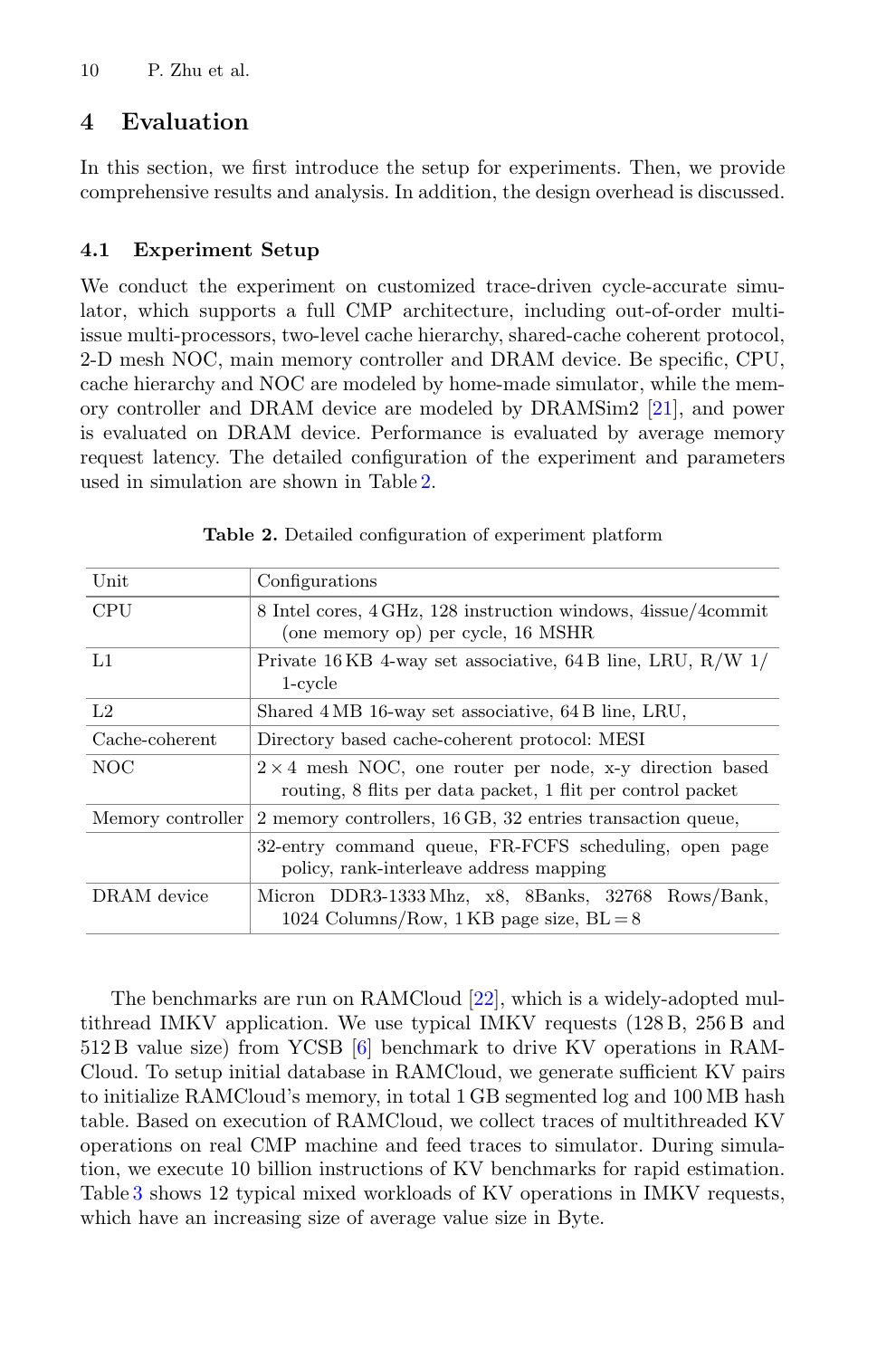#### **4.2 Experiment Results**

In order to address the impact of each design factor related to design of PACU and PSCU, the synthetic workloads are first simulated. Then, the evaluation using real workloads is discussed. Note that we use normalized average "memory request latency" as the metric of memory access performance.

**Synthetic Workloads Results.** In Fig. [5,](#page-10-0) the impact of prefetching size on performance is evaluated. There are three sets of workloads, in each of which the value size is fixed. Assume that the static profiling method is employed. The prefetching size varies from 128 B to 1024 B to demonstrate its impact. In this experiment, the correct prefetching address is always provided to isolate the effect of PACU. For comparison, the baseline without using any prefetching is also presented and all results are normalized to it.

As shown in the Fig.  $5(a)$  $5(a)$ , the best performance is achieved when the prefetching size matches the value size. In addition, we can observe that the efficiency of prefetching increases with value size. When the prefetching size is smaller than the value size, the efficiency of prefetching decreases. But, we can find that performance is still improved compared to the baseline. It is because part of value data is prefetched and the rest is requested by CPU through normal access. The results also show that prefetching efficiency is reduced when more data than value are prefetched. It is because its effect on memory bandwidth and other normal requests has offsets its benefits from data prefetching.

In Fig. [5\(](#page-10-0)b), the efficiency of naive exhausted prefetching is evaluated. Similar to last experiment, there are three sets of workloads with fixed value size. In order to isolate the effect of prefetching size, we assume that prefetching size always matches the value size. For each workload, we vary the average hash bucket utilization through software level control, so that prefetching size by naive exhausted method varies from 2 KVs to 8 KVs. Besides the baseline, we also present one set of result using in-situ hash processing when utilization is 4 KVs per hash index. Here, we skip 1 KV case, because hash table utilization is too low, and exhausted method always prefetch correct data as in-situ method. From the results we can tell that the efficiency of naive exhausted prefetching decreases as the utilization of bucket increases. Normally, we cannot gain any



<span id="page-10-0"></span>Fig. 5. (a) Effect of prefetching size. (b) Efficiency of naive exhausted prefetching. (c) Effect of prefetching accuracy.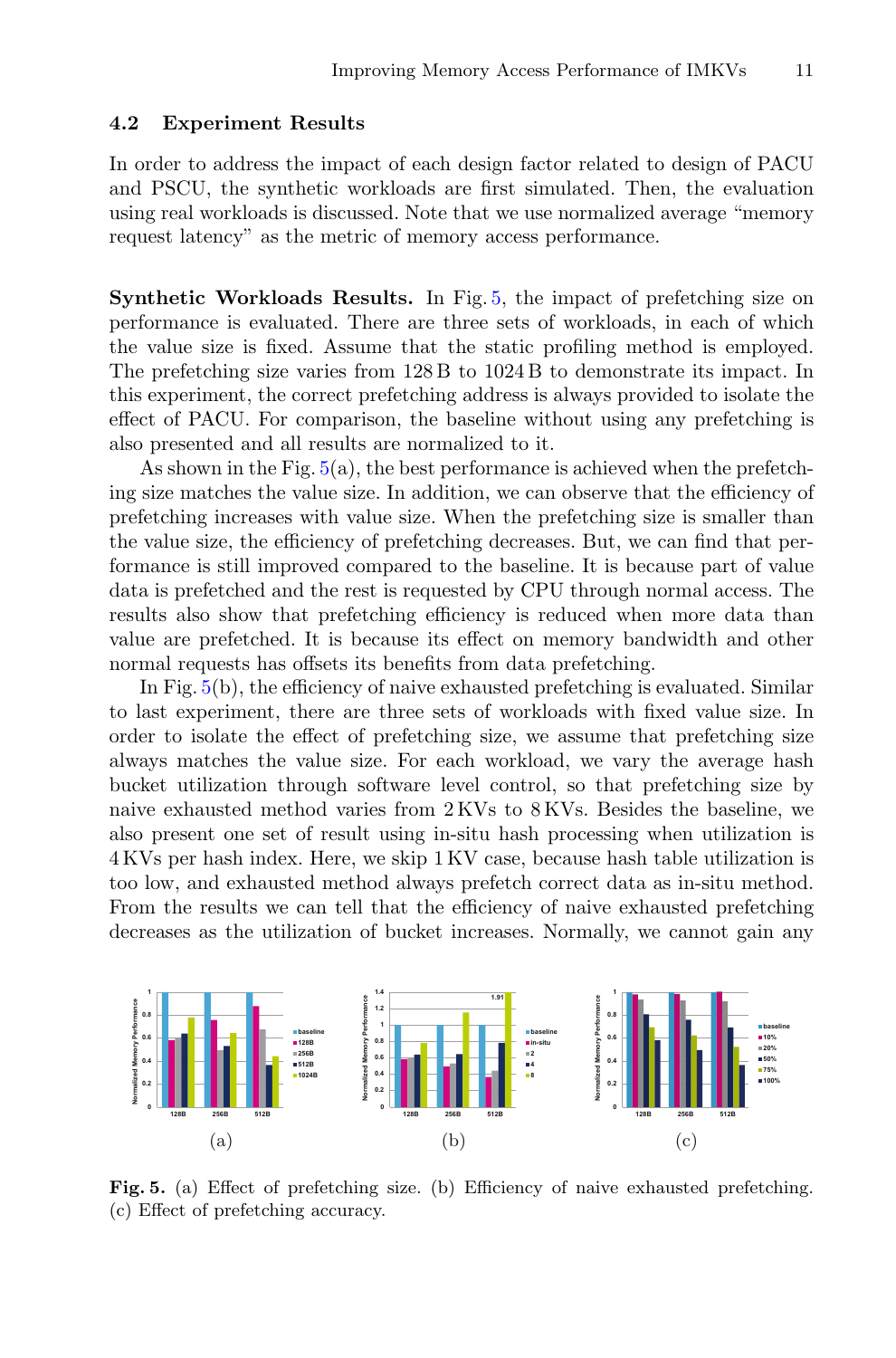| Workloads        | $128B-R$   | 128B-W    | $256B-R$ | 256B-W     | $512B-R$   | 512B-W   | Avg(Byte) |
|------------------|------------|-----------|----------|------------|------------|----------|-----------|
| mix1             | $96.7\%$   | $0.8\%$   | $1.5\%$  | $0.1\%$    | $0.6\%$    | $0.5\%$  | 134.1     |
| mix2             | $70.0\%$   | $9.5\%$   | $7.4\%$  | $2.4\%$    | $8.2\%$    | $2.7\%$  | 182.3     |
| mix3             | $34.1\%$   | $34.0\%$  | $10.4\%$ | $5.5\%$    | $10.3\,\%$ | $5.7\%$  | 210.1     |
| mix4             | $37.2\%$   | $19.3\%$  | $24.4\%$ | $5.1\%$    | $8.7\%$    | $5.3\%$  | 219.5     |
| mix <sub>5</sub> | $13.4\%$   | $10.5\%$  | $61.6\%$ | $12.5\%$   | $1.5\%$    | $0.5\%$  | 230.5     |
| mix6             | $15.0\,\%$ | $10.0\%$  | $37.5\%$ | $27.5\%$   | $7.5\%$    | $2.5\%$  | 249.6     |
| mix7             | 17.4%      | $6.6\,\%$ | 38.2%    | $15.6\,\%$ | $15.2\%$   | $7.1\%$  | 282.5     |
| mix8             | $8.0\%$    | $5.0\%$   | $32.5\%$ | $22.5\%$   | 27.0%      | $5.0\%$  | 321.3     |
| mix9             | 17.1%      | $5.1\%$   | $13.1\%$ | $5.0\%$    | $58.6\%$   | $1.3\%$  | 380.8     |
| mix10            | $7.5\%$    | $2.5\%$   | $15.0\%$ | $10.0\%$   | $37.5\%$   | $27.5\%$ | 409.6     |
| mix11            | $5.7\%$    | $1.1\%$   | $19.8\%$ | $7.7\%$    | 54.8%      | $11.2\%$ | 416.1     |
| mix12            | $6.4\%$    | $5.2\%$   | $7.3\%$  | $6.8\%$    | 37.8%      | $36.8\%$ | 432.0     |

<span id="page-11-0"></span>**Table 3.** Detailed configuration of workloads

benefits when the utilization is higher than 50 %. In addition, we can tell that its impact on performance increases with the value size.

In Fig.  $5(c)$  $5(c)$ , the efficiency of address prediction is evaluated, in respect of prediction accuracy. In this experiment, we assume that the value size is fixed and is known in advance for each workload. Thus, the performance is only affected by the prefetching address prediction. For each workload, we vary the prediction accuracy from  $10\%$  to  $100\%$ . Note that the case of  $100\%$  accurate reflects the result when the in-situ hash processing is employed. We can find that performance is improved by more than 20 % for all workloads when the prediction accuracy is higher than 50 %. In worse case, 20 % predication accuracy still achieves about  $10\%$  improvement. The reason is the temporal locality in IMKVs is different from scientific applications, thus the replacement of cache line by prefetched data doesn't impact much on miss rate of last level cache. It proves the feasibility of prefetching address prediction in PACU, such as hit table method, especially for large value size.

**Real Workloads Results.** In this section, we present performance simulation results based on real workloads listed in Table [3.](#page-11-0) In addition, the energy overhead caused by prefetching is also included.

We repeat an experiment similar to that in Fig.  $5(a)$  $5(a)$ , in which different prefetching sizes are applied with real workloads. Normalized performance results are shown in Fig. [6.](#page-12-0) Besides the baseline without using prefetching, the in-situ case using in-situ processing for both prefetching address and size is also compared in the Fig. [6.](#page-12-0) We can find that the efficiency of prefetching relies on proper prefetching size. In-situ case gains best performance due to accuracy. The second optimized prefetching sizes found in the figure for different workloads are closed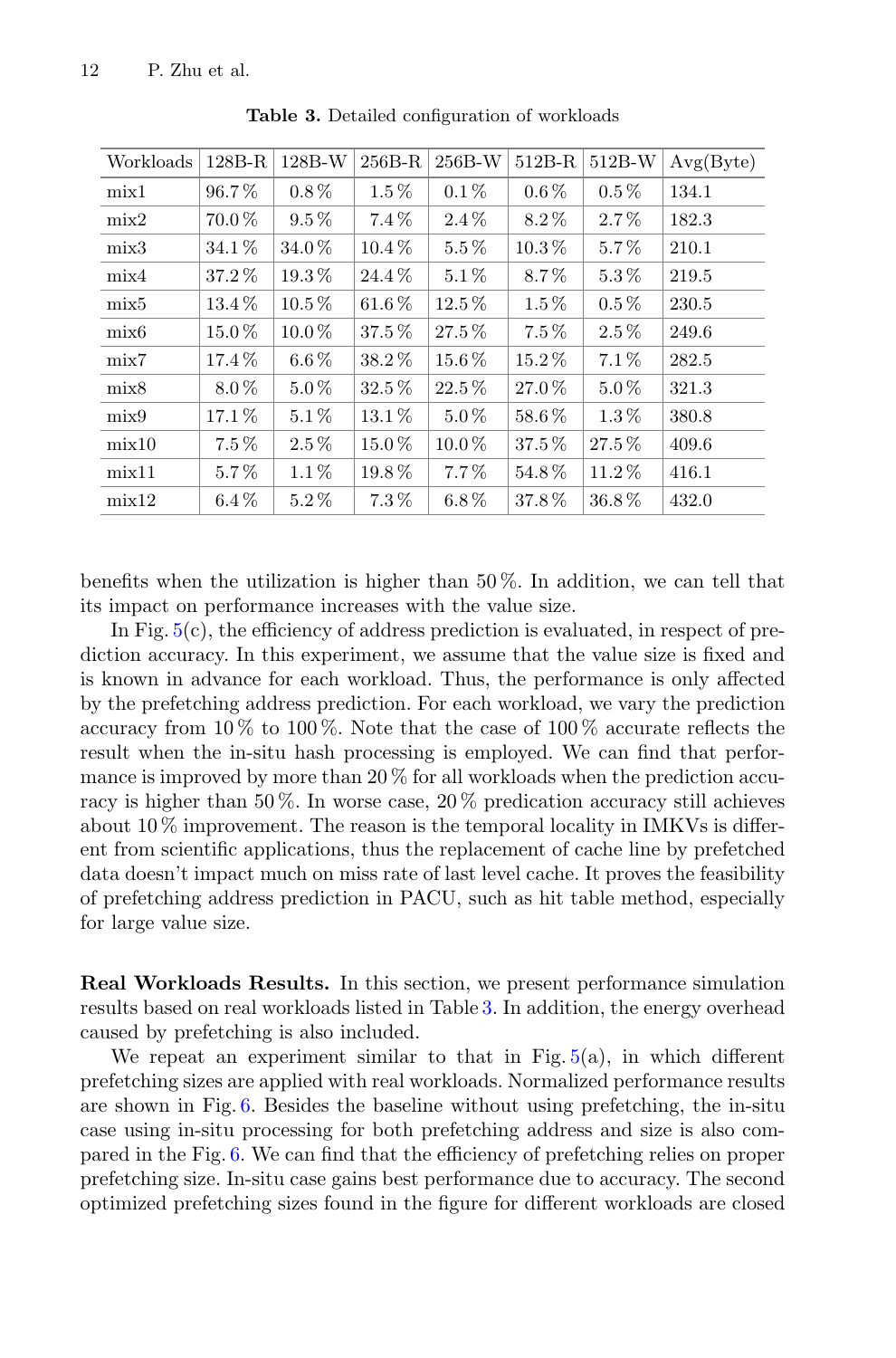

**Fig. 6.** Effect of prefetching size with real workloads.

<span id="page-12-0"></span>

Fig. 7. Efficiency of naive exhausted prefetching with real workloads.

<span id="page-12-1"></span>

<span id="page-12-2"></span>**Fig. 8.** In-situ processing vs. prediction.

to the average value sizes calculated in Table [3.](#page-11-0) It proves average size profiling method can achieve improvements on performance.

In Fig. [7,](#page-12-1) the naive exhausted prefetching with in-situ method is applied with real workloads. We can draw the similar conclusion that it only works when the bucket utilization is lower than  $50\%$ , and its offsets impact on performance increases with the average value size. Basically, it is hard for hash table with full utilization of buckets to gain benefits through naive exhausted prfetching.

In Fig. [8,](#page-12-2) we compare the in-situ case with best performance to case with lowest design overhead. As mentioned before, the in-situ case is to use in-situ processing for both prefetching address and size with most accuracy. The case with lowest overhead is to use dynamic profiling and the prefetching address prediction (e.g. hit table method). Experiment shows hit table method can achieve about 50 % accuracy of address predication on average. We find that the prefetch-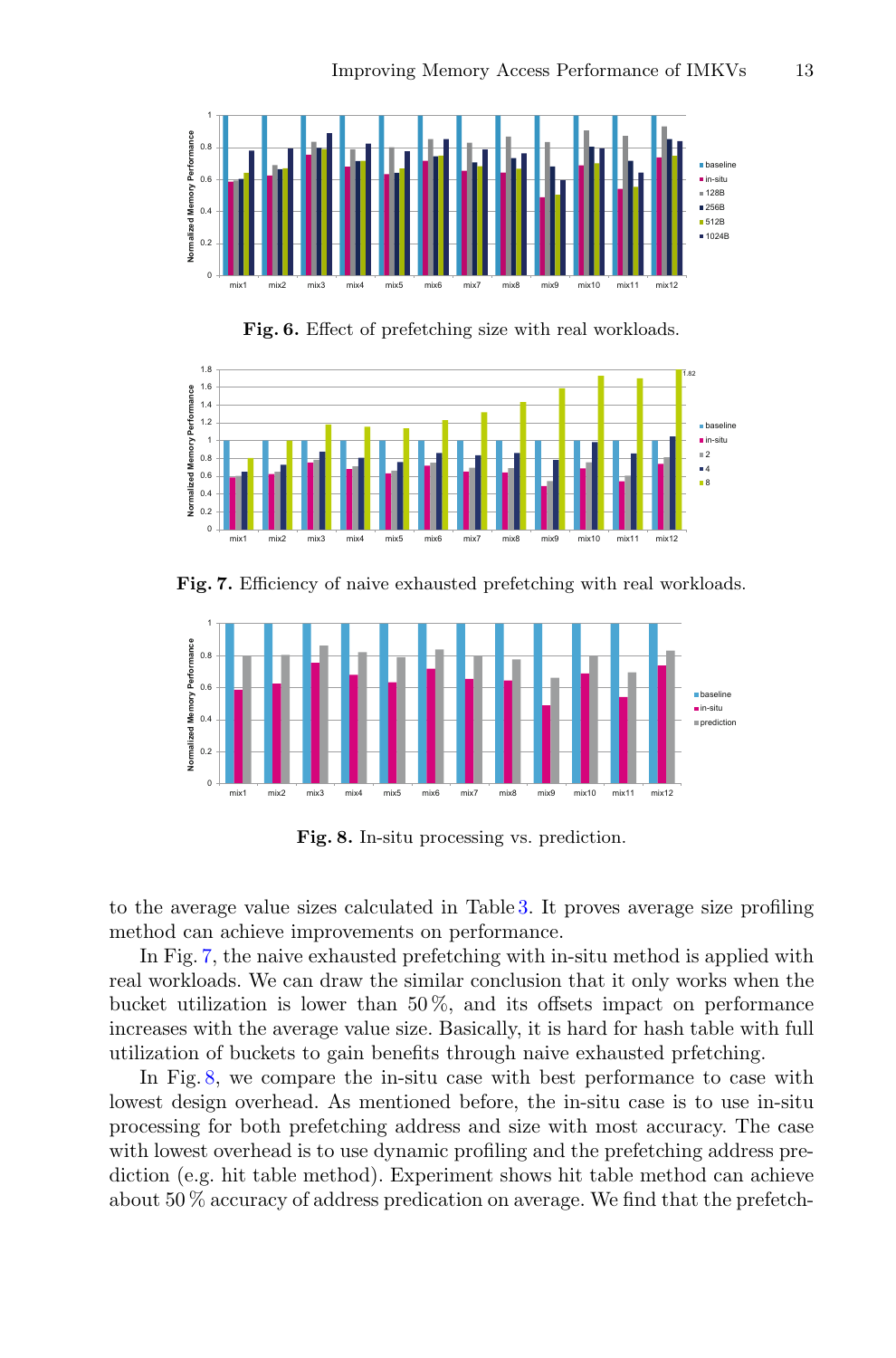

<span id="page-13-0"></span>**Fig. 9.** Extra power consumption.

ing based on simple profiling and prediction can also improve performance. On average, performance is improved by  $35.4\%$  in in-situ case and is improved by 21 % in the latter case.

Although prefetching can help improve performance of IMKV, it also induces extra power consumption. In Fig. [9,](#page-13-0) we demonstrate the normalized power results for different workloads. We can find that the power overhead is trivial for insitu prefetching case. It is because prefetching only changes the sequence of load data value without inducing extra memory requests. However, with the prediction based prefetching, the power consumption is not always negligible due to incorrect prediction and dynamic profiling.

## **5 Related Work**

Most in-memory stores using hash table as indexing structure: Memcached [\[2](#page-14-1), [18](#page-15-4)], Redis [\[3](#page-14-2)], RAMCloud [\[22](#page-16-4)], MemC3 [\[8\]](#page-15-8), and MICA [\[15](#page-15-7)] all exploit hashing to achieve low latency and high performance. Standard Memcached uses a classical hash table design to index the key-value entries, with linked-list-based chaining to handle collisions. Its cache replacement algorithm is strict LRU, also based on linked lists. RAMCloud [\[22](#page-16-4)] employs a cache-optimized hash table layout to minimize the memory cache misses. MemC3 [\[8](#page-15-8)] is optimized for read-mostly workload by applying CLOCK-based eviction algorithm and concurrent optimistic cuckoo hashing. MICA [\[15\]](#page-15-7) enables parallel access to partitioned data, utilizes lossy concurrent hash indexes, and bulk chaining techniques to handle both read- and write-intensive workloads. These mechanisms could be layered on top of our data prefetching schemes to achieve the same goals.

Prefetching is a commonly used method to hide the increasing latency of accesses to main memory. Various studies have been conducted to investigate the benefits of prefetching. These techniques can be classified as software-controlled or hardware-controlled. Software-controlled prefetching techniques [\[19](#page-16-7)[,26](#page-16-8)] use special prefetch instructions to asynchronously pre-load cache blocks. Additional instructions must be inserted and executed in the applications. Unlike software-controlled method, hardware-controlled prefetching techniques [\[12\]](#page-15-12) construct pre-fetcher triggered by dedicated conditions to retrieve data in advance. PADC [\[12](#page-15-12)] estimates the usefulness of prefetch requests, adaptively prioritize between demand and prefetch requests, and drop useless prefetches. Lee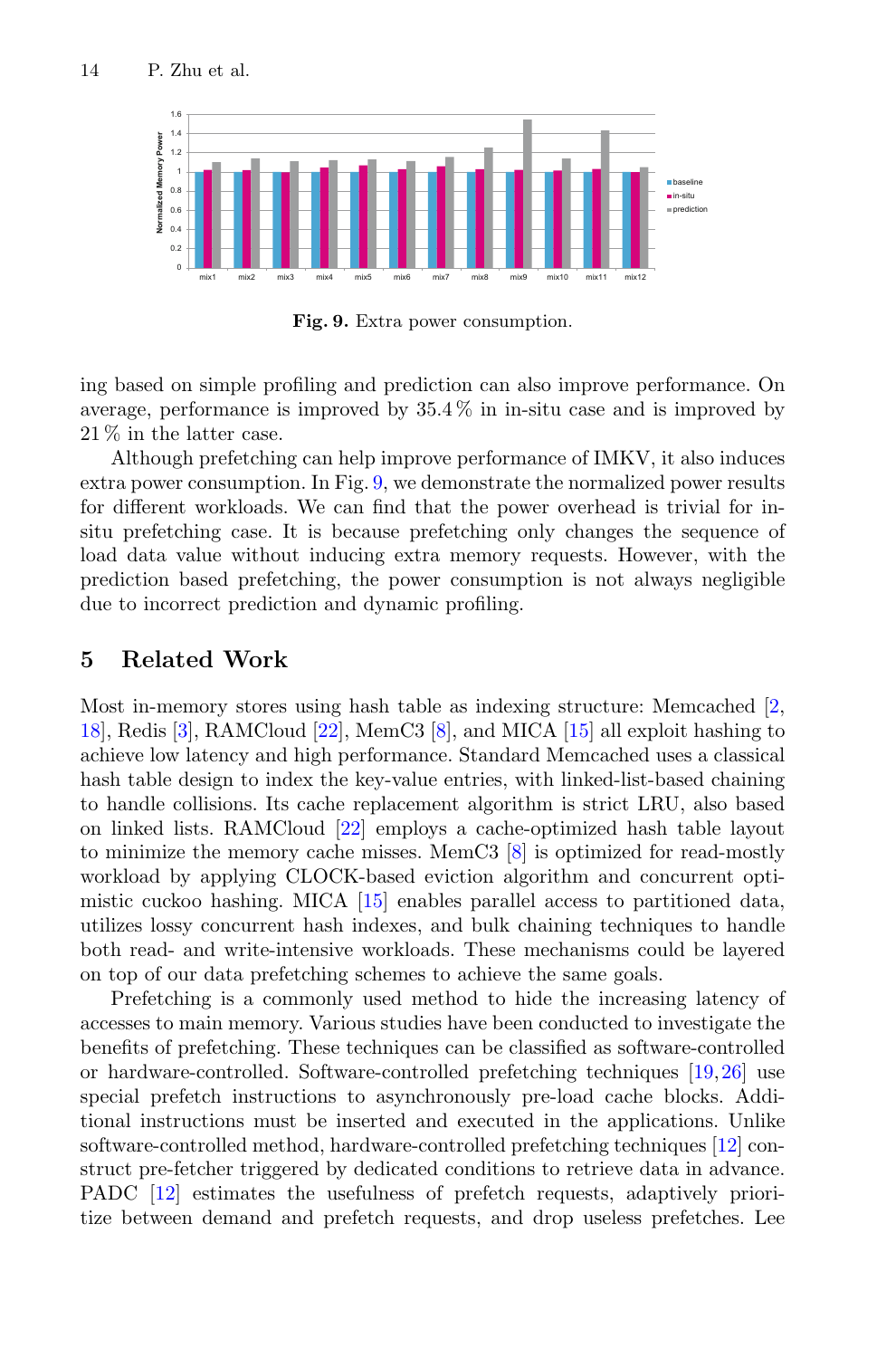et al. [\[13](#page-15-13)] study the DRAM bank-level parallelism issues in the presence of prefetching. Based on commercial microprocessors equipped with data prefetch engines [\[23\]](#page-16-1), [\[9\]](#page-15-5) evaluate accurate measurement of performance metrics through adaptive prefetching scheme depending workloads natures. According to location of prefetching initiator, memory-side prefetching [\[27](#page-16-9)], in tandem with processorside prefetcher to leverage knowledge of DRAM state, answers what/when/where to prefetch. In contracts, our work focuses on hash table prefetching in IMKVS and therefore has the application-specific knowledge of regular access pattern in workloads to improve memory access performance.

Co-processor has been widely used for acceleration of specific applications. Recently, for hashing index based IMKV, Babak et al. propose Widx [\[10](#page-15-10)], an on-chip accelerator for database hash index lookups. Widx uses a custom RISC core to achieve high-performance hashing computation. Widx walks multiple hash buckets concurrently to exploit the inter-key parallelism. We extend Widx in memory controller as in-situ method to cover not only linked-list style, but also bucket style hash index structure, to issue accurate prefetching requests to improve data retrieving based on hash lookup result.

## **6 Conclusion**

In-memory KV stores have been extensively employed for modern applications for high performance data retrieval. Since hashing based index is widely adopted in these KV stores, the memory access patterns for data retrieval are regular. Thus, data prefetching technique can be employed to improve performance of memory access. In this work, with detailed analysis of data access pattern in real IMKVs, we propose several practical prefetching techniques. The in-situ processing based prefetching can achieve the best performance but also induces most overhead. The prediction and profiling based prefetching can also improve performance with moderate design overhead. However, it may induce non-trivial power overhead. Considering the trade-off, proper prefetching should be adopted in real cases for different design goals.

**Acknowledgements.** This work was partially supported by National High-tech R&D Program of China (2013AA013201) and in part by National Natural Science Foundation of China (61202072, 61272132, 61221062).

### <span id="page-14-3"></span>**References**

- 1. Intel 64 and IA-32 Architectures Software Developers Manuals. [www.intel.com/](www.intel.com/products/processor/manuals) [products/processor/manuals](www.intel.com/products/processor/manuals)
- <span id="page-14-1"></span>2. Memcached. <http://memcached.org/>
- <span id="page-14-2"></span>3. Redis. <http://redis.io/>
- <span id="page-14-0"></span>4. Cattell, R.: Scalable SQLA and NoSQL data stores. SIGMOD Rec. **39**(4), 12–27 (2011)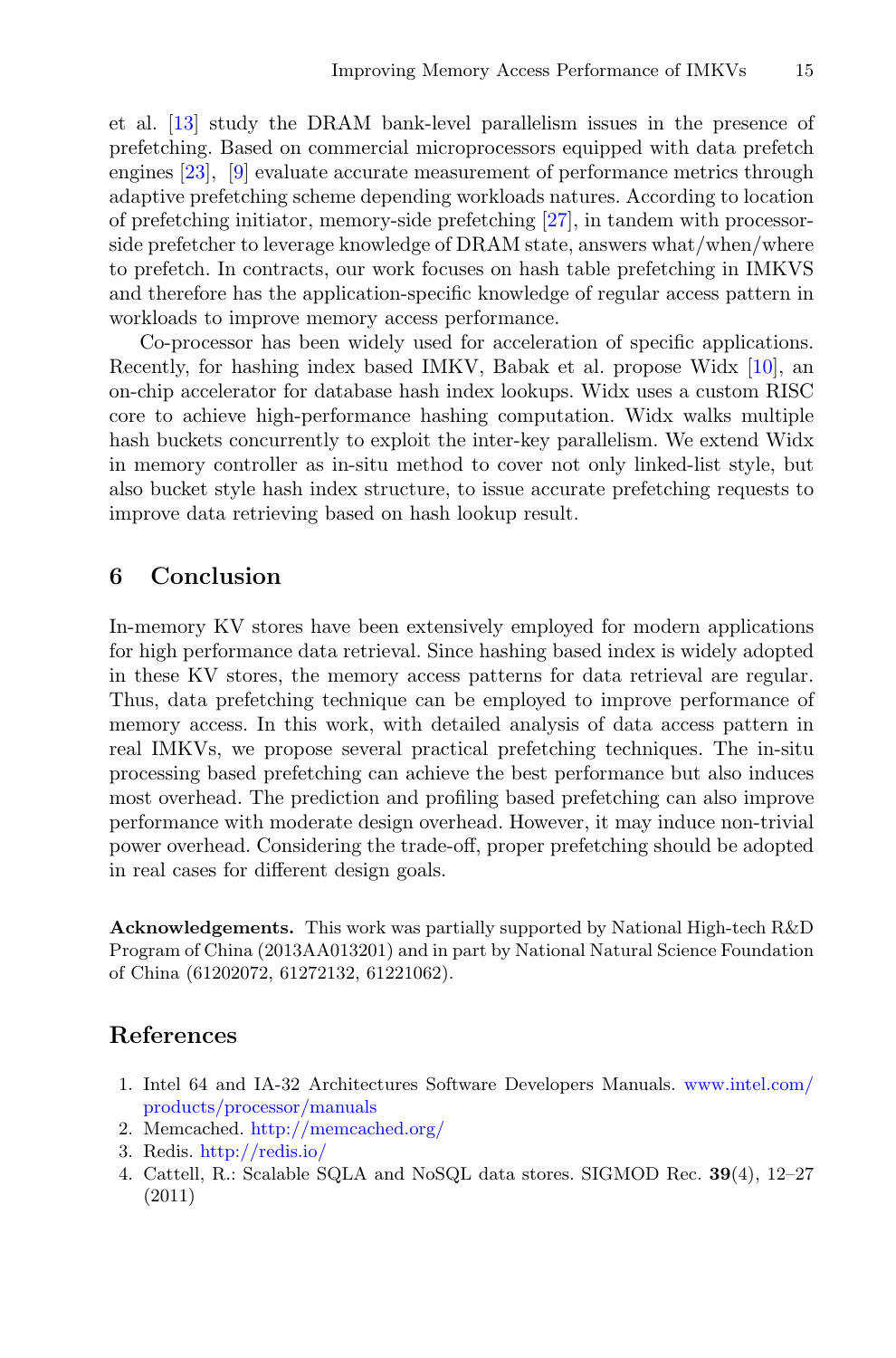- <span id="page-15-0"></span>5. Chang, F., Dean, J., Ghemawat, S., Hsieh, W.C., Wallach, D.A., Burrows, M., Chandra, T., Fikes, A., Gruber, R.E.: Bigtable: a distributed storage system for structured data. ACM Trans. Comput. Syst. **26**(2), 4:1–4:26 (2008)
- <span id="page-15-11"></span>6. Cooper, B.F., Silberstein, A., Tam, E., Ramakrishnan, R., Sears, R.: Benchmarking cloud serving systems with YCSB. In: Proceedings of the 1st ACM Symposium on Cloud Computing, pp. 143–154. ACM (2010)
- <span id="page-15-2"></span>7. DeCandia, G., Hastorun, D., Jampani, M., Kakulapati, G., Lakshman, A., Pilchin, A., Sivasubramanian, S., Vosshall, P., Vogels, W.: Dynamo: Amazon's highly available key-value store. In: Proceedings of the 21st ACM Symposium on Operating Systems Principles, SOSP 2007, pp. 205–220. ACM, New York (2007)
- <span id="page-15-8"></span>8. Fan, B., Andersen, D.G., Kaminsky, M.: MemC3: compact and concurrent memcache with dumber caching and smarter hashing. In: Proceedings of the 10th USENIX Conference on Networked Systems Design and Implementation, NSDI 2013, pp. 371–384. USENIX Association, Berkeley (2013)
- <span id="page-15-5"></span>9. Jim´enez, V., Cazorla, F.J., Gioiosa, R., Buyuktosunoglu, A., Bose, P., O'Connell, F.P., Mealey, B.G.: Adaptive prefetching on POWER7: improving performance and power consumption. ACM Trans. Parallel Comput. **1**(1), 4:1–4:25 (2014)
- <span id="page-15-10"></span>10. Kocberber, O., Grot, B., Picorel, J., Falsafi, B., Lim, K., Ranganathan, P.: Meet the walkers: accelerating index traversals for in-memory databases. In: Proceedings of the 46th Annual IEEE/ACM International Symposium on Microarchitecture, MICRO 46, pp. 468–479. ACM, New York (2013)
- <span id="page-15-1"></span>11. Lakshman, A., Malik, P.: Cassandra: a decentralized structured storage system. SIGOPS Oper. Syst. Rev. **44**(2), 35–40 (2010)
- <span id="page-15-12"></span>12. Lee, C.J., Mutlu, O., Narasiman, V., Patt, Y.N.: Prefetch-aware DRAM controllers. In: Proceedings of the 41st Annual IEEE/ACM International Symposium on Microarchitecture, MICRO 41, pp. 200–209. IEEE Computer Society, Washington, DC (2008)
- <span id="page-15-13"></span>13. Lee, C.J., Narasiman, V., Mutlu, O., Patt, Y.N.: Improving memory bank-level parallelism in the presence of prefetching. In: Proceedings of the 42nd Annual IEEE/ACM International Symposium on Microarchitecture, MICRO 42, pp. 327– 336. ACM, New York (2009)
- <span id="page-15-6"></span>14. Liao, S.w., Hung, T.H., Nguyen, D., Chou, C., Tu, C., Zhou, H.: Machine learningbased prefetch optimization for data center applications. In: Proceedings of the Conference on High Performance Computing Networking, Storage and Analysis, SC 2009, pp. 56:1–56:10. ACM, New York (2009)
- <span id="page-15-7"></span>15. Lim, H., Han, D., Andersen, D.G., Kaminsky, M.: MICA: a holistic approach to fast in-memory key-value storage. In: 11th USENIX Symposium on Networked Systems Design and Implementation, NSDI 2014, pp. 429–444. USENIX Association, Seattle (2014)
- <span id="page-15-3"></span>16. Loos, P.D.P., Lechtenbrger, J., Vossen, G., Zeier, A., Krger, J., Mller, J., Lehner, W., Kossmann, D., Fabian, B., Gnther, O., Winter, R.: In-memory databases in business information systems. Bus. Inf. Syst. Eng. **3**(6), 389–395 (2011)
- <span id="page-15-9"></span>17. Luk, C.K., Cohn, R., Muth, R., Patil, H., Klauser, A., Lowney, G., Wallace, S., Reddi, V.J., Hazelwood, K.: Pin: building customized program analysis tools with dynamic instrumentation. In: ACM Sigplan Notices, vol. 40, pp. 190–200. ACM (2005)
- <span id="page-15-4"></span>18. Nishtala, R., Fugal, H., Grimm, S., Kwiatkowski, M., Lee, H., Li, H.C., McElroy, R., Paleczny, M., Peek, D., Saab, P., Stafford, D., Tung, T., Venkataramani, V.: Scaling memcache at Facebook. In: Presented as part of the 10th USENIX Symposium on Networked Systems Design and Implementation, NSDI 2013, pp. 385–398. USENIX, Lombard (2013)